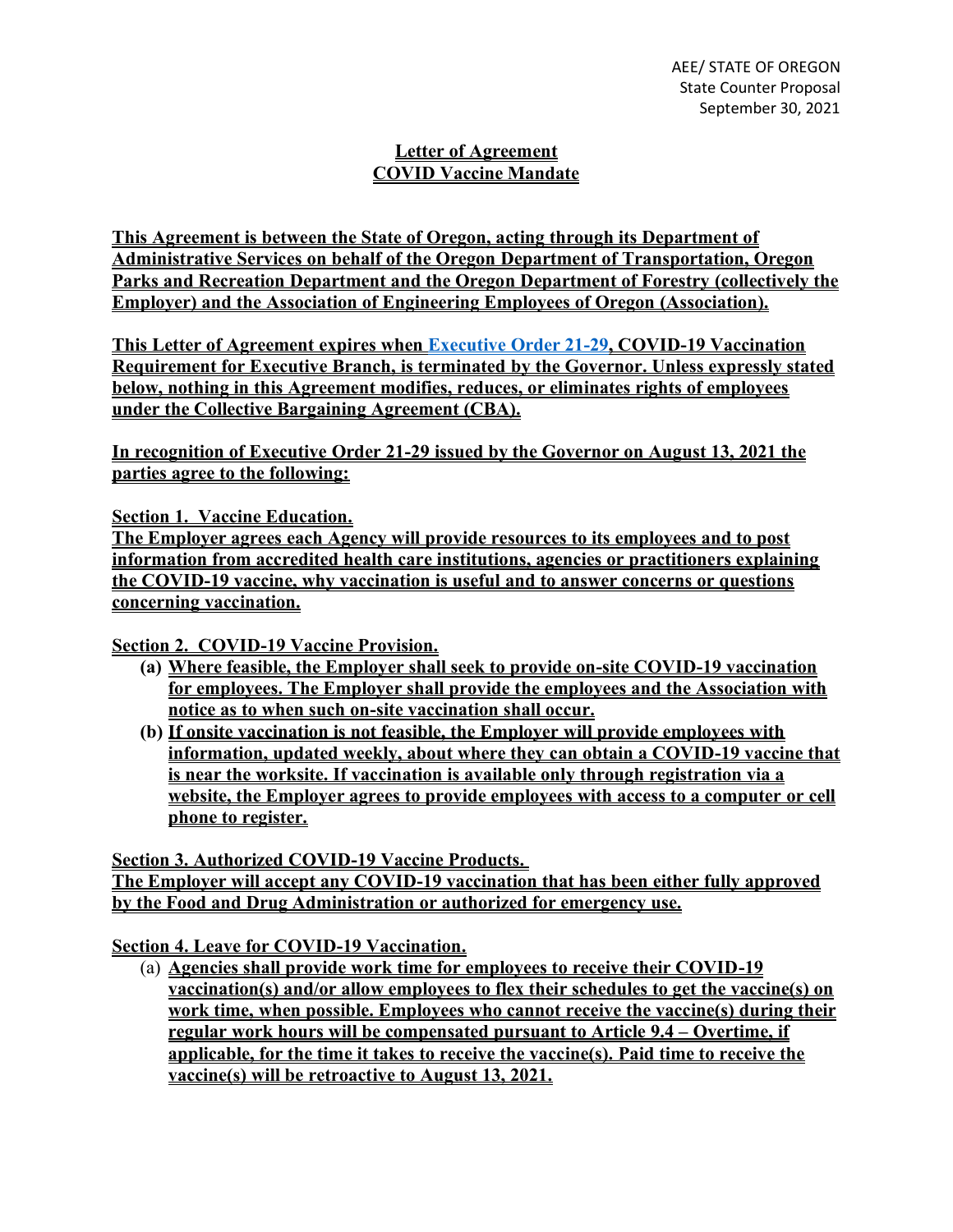- (b) **Employees who suffer adverse reactions to the COVID-19 vaccine and are unable to work shall:**
	- (i) **Use accrued sick leave (SL) for the first eight (8) hours necessary to recover.**
	- (ii) **If an employee does not have enough accrued sick leave to cover the entirety of their shift, they shall use the accrued sick leave they have, and any remaining balance shall be coded as miscellaneous paid leave (MPL).**
	- (iii)**After the first missed shift, if the employee is still unable to work, the employee shall use their accrued sick leave for the remainder of time needed to recover from the vaccine.**
	- (iv)**If an employee's accrued sick leave has been exhausted, the employee will be granted additional MPL for the time needed to recover, as indicated by the employee's health care provider.**
	- (v) **An employee utilizing accrued sick leave to recover from vaccination may be required to provide documentation from their healthcare provider pursuant to Article 10.4 - Sick Leave. If an employee utilizes MPL beyond the hours allowed in section (b)(ii), above, the employee shall be required to provide documentation from a health care provider after one (1) day of being unable to work.**
- (c) **If the federal or state Occupational Safety and Health Administration develop rules that require more generous leave for the purposes stated in (a) and (b) above, this LOA will be revisited to be compliant with those rules.**

**Section 5. COVID-19 Hardship Donations.**

- **(a) An employee who has been vaccinated or who has received an exception may request donated leave when quarantining or recovering after a COVID-19 diagnosis. Employees must provide documentation of the COVID-19 diagnosis or the need to quarantine. Employees may request a maximum of eighty (80) hours for these purposes.**
- **(b) The following provisions shall apply:**
	- **a. Employees must have exhausted all of their accrued leave prior to requesting donated leave.**
	- **b. DAS will solicit donations on a statewide basis. Interagency donations are subject to restrictions on the use of dedicated funding sources and/or other legitimate business reasons. Authorization for transfer of donated leave shall not be unreasonably denied.**
	- **c. Employees may donate accrued vacation or compensatory time.**
	- **d. Employees my donate accrued sick leave as long as they maintain a sick leave balance of at least sixty (60) hours.**
	- **e. Donations shall be credited at the recipient's current regular hourly rate of pay.**

**Section 6. Proof of COVID-19 Vaccination.**

**(a) Proof of vaccination may include but is not limited to a COVID-19 vaccination record card, a copy or digital picture of the vaccination record card, or a print-out from the Oregon Health Authority's immunization registry.**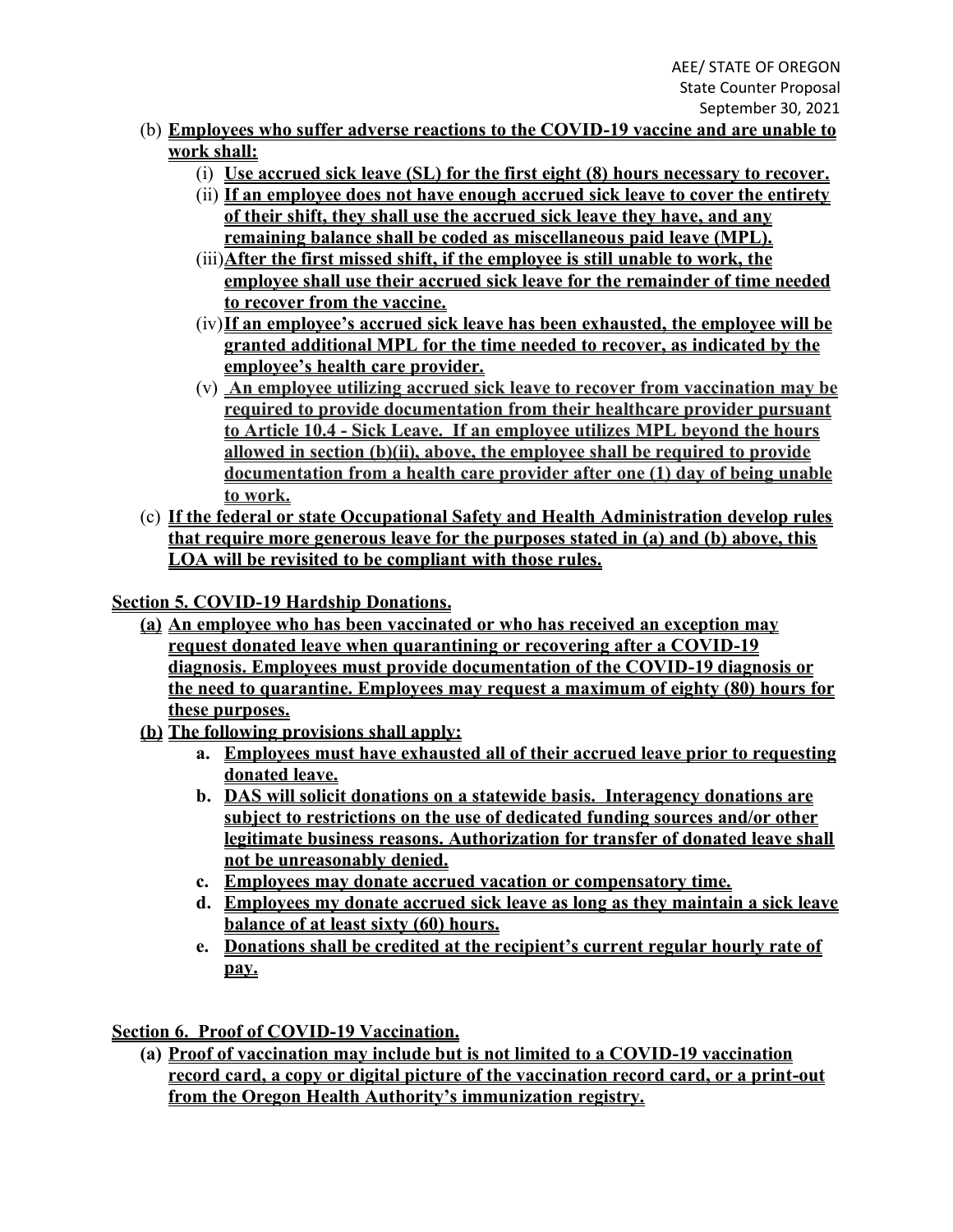- **(b) The Employer shall not disclose whether any individual is vaccinated, but may disclose such information if it is de-identified and in the aggregate (i.e. 95% of its employees have been vaccinated).**
- **(c) Each Agency will treat information submitted in response to the vaccine mandate, including both information to establish proof of vaccination and documents in support of exceptions, as confidential and private to the extent allowed by law. The State will only store confidential medical information or documents submitted in support of an exception in the appropriate confidential files and will not share employees' medical information—including vaccination status—with anyone within the State other than those who are allowed or required by law to have that information. These confidential files will be kept separately from the personnel file for employees. Anyone privy to this information will be instructed on the expectation of confidentiality of that information. Information provided by employees with respect to their vaccination status will not be disclosed pursuant to any Public Records Request unless required by law or due to an appropriate court order.**

**Section 7. Exceptions to the vaccine requirement.** 

- **(a) The Employer is expected to make reasonable accommodations in order to comply with the Americans with Disabilities Act and Title VII of the Civil Rights Act, and state law equivalents, for individuals unable to be vaccinated due to disability, qualifying medical conditions, or a sincerely held religious belief. All such individuals shall go through the exception process through Workday and are subject to an interactive process with their Agency's human resource staff. Reasonable accommodations may include, but are not limited to, remote work or telework (where possible), transfer of positions, shift changes or physical modifications to the employee's work area. A written request for an exception must be submitted on or before October 18, 2021.**
- **(b) If the employee chooses, they are entitled to have an AEE representative present for the interactive process.**
- **(c) The exception process is not subject to the grievance and arbitration procedure. However, nothing precludes the employee from submitting a complaint to the Bureau of Labor and Industries (BOLI) or pursuing other legal recourse.**

**Section 8. Employees in-process or unvaccinated as of October 18, 2021.** 

- (a) **Employees who have begun, but not completed, the vaccination process as of October 18, 2021, shall be given a grace period until November 30, 2021 to fully complete the vaccination process before the Employer takes any personnel action. The employee shall notify the Employer of their status and expected date of full vaccination. During the time leading up to full vaccination, employees shall be allowed to work remotely. If remote work is not possible, employees shall be allowed to use vacation or compensatory leave or leave without pay (at the employee's choice) until full vaccination status is reached.**
- (b)